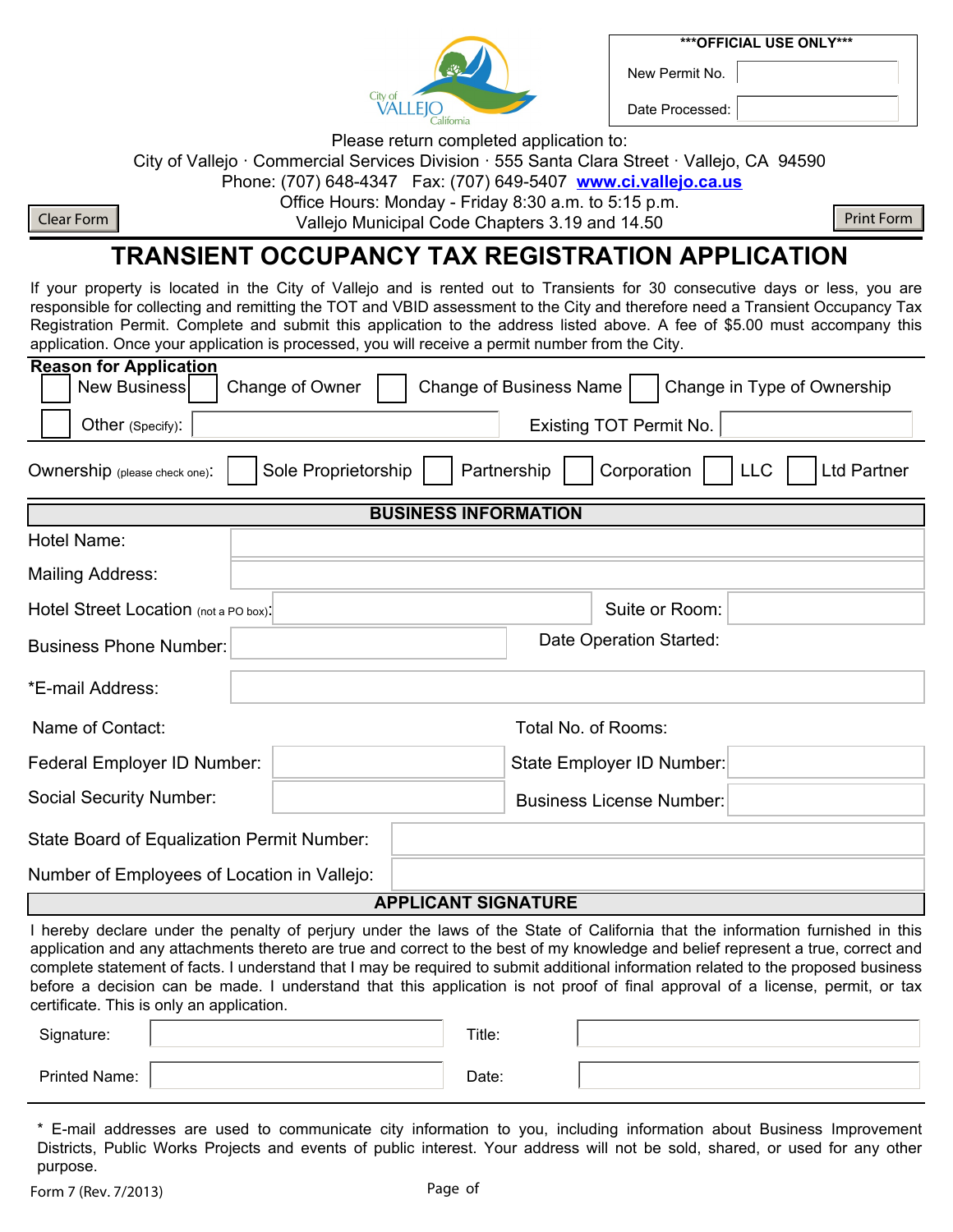

# **TRANSIENT OCCUPANCY TAX REGISTRATION**

### **(Continued)**

Per Vallejo Municipal Code (VMC) §3.19.060, Operators renting occupancy to transients, shall register with the City Tax Administrator and obtain a "Transient Occupancy Registration Permit" within five (5) days after commencing business. The permit is to be posted at all times in a conspicuous place on the premises.

|                       | OWNERS, PARTNERS, OR CORPORATE OFFICERS (attach additional sheets if needed) |                   |                                                                                                                                       |
|-----------------------|------------------------------------------------------------------------------|-------------------|---------------------------------------------------------------------------------------------------------------------------------------|
|                       |                                                                              |                   | (Owner's home address, phone, social security and driver's license numbers are confidential information not available to the public). |
| <b>Owner Name:</b>    | Title:                                                                       |                   | Home Phone (                                                                                                                          |
|                       |                                                                              |                   | <b>Cell Phone</b>                                                                                                                     |
| Home Address:         |                                                                              | E-mail:           |                                                                                                                                       |
| City:                 | State:                                                                       | Zip:              | Date of Birth:                                                                                                                        |
| Driver's License No.: | Social Security No.:                                                         |                   |                                                                                                                                       |
| <b>Owner Name:</b>    | Title:                                                                       |                   | Home Phone (                                                                                                                          |
|                       |                                                                              | <b>Cell Phone</b> |                                                                                                                                       |
| Home Address:         |                                                                              |                   | E-mail:                                                                                                                               |
| City:                 | State:                                                                       | Zip:              | Date of Birth:                                                                                                                        |
| Driver's License No.: | Social Security No.:                                                         |                   |                                                                                                                                       |
|                       | <b>NAME OF MANAGING AGENT (IF ANY)</b>                                       |                   |                                                                                                                                       |
| Name:                 | Title:                                                                       |                   | Phone                                                                                                                                 |
|                       |                                                                              |                   | <b>Cell Phone</b>                                                                                                                     |
| Address:              |                                                                              |                   | E-mail:                                                                                                                               |
| City:                 | State:                                                                       | Zip:              |                                                                                                                                       |
|                       | IN CASE OF EMERGENCY, PLEASE CONTACT                                         |                   |                                                                                                                                       |
|                       |                                                                              |                   | Phone                                                                                                                                 |
| Name:                 | Title:                                                                       |                   | <b>Cell Phone</b>                                                                                                                     |
| Address:              |                                                                              |                   | E-mail:                                                                                                                               |
| City:                 | State:                                                                       | Zip:              |                                                                                                                                       |
|                       | <b>DEFINITIONS</b>                                                           |                   |                                                                                                                                       |

"Hotel" means any structure, or any portion of any structure, which is occupied or intended or designed for occupancy by transients for dwelling, lodging or sleeping purposes, and includes any hotel, inn, bed and breakfast, tourist home or house, motel, studio hotel, bachelor hotel, lodging-house, or other similar structure or portion thereof.

"Hotel" does not mean any of the following: any hospital, sanitarium, medical clinic, convalescent home, rest home, home for aged people, foster home or other similar facility operated for the care or treatment of human beings; any asylum, jail, prison, orphanage or other facility in which human beings are detained and housed under legal restraint; any housing owned or controlled by any educational institution and used exclusively to house students, faculty or other employees, and any fraternity or sorority house or similar facility occupied exclusively by students and employees of such educational institution, and officially recognized or approved by it; any housing operated or used exclusively for religious, charitable or educational purposes by any organization having qualifications for exemption from property taxes under the laws of the State of California; any housing owned by a governmental agency and used to house its employees or for governmental purposes; any camp as defined in the California Labor Code or other housing furnished by an employer exclusively for employees.